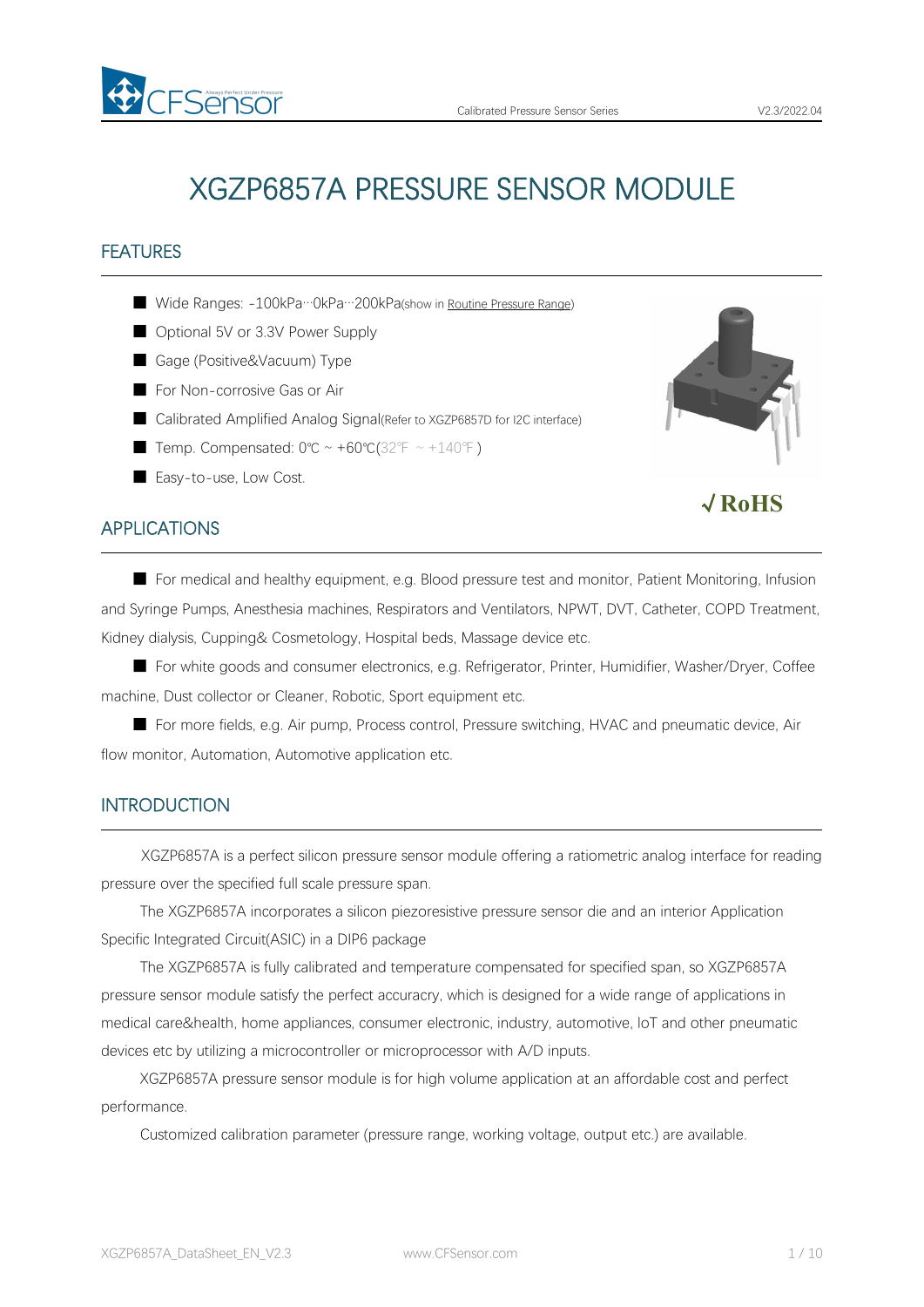

## PERFORMANCE PARAMETER

Unless otherwise specified, measurements were taken with a a temperature of 25±1℃ and humidity ranging from 25 % ~ 85%RH(supply voltage:5 Vdc or 3.3V or 3.0V)

|                       | Item                                  | Data                        | Unit                       |
|-----------------------|---------------------------------------|-----------------------------|----------------------------|
|                       | Available Pressure Range <sup>1</sup> | $-1000200$                  | kPa                        |
|                       | Power Supply <sup>2</sup>             | 5/3.3/3.0                   | Vdc                        |
|                       | Max. Excitation Current               | 3                           | mA                         |
|                       | Output Range <sup>3</sup>             | $0.5 \sim 4.5/0.2 \sim 2.7$ | Vdc                        |
| Total                 | 10kPa < Pressure ≤ 200kPa             | ±2                          | %Span                      |
| Accuracy <sup>4</sup> | Pressure ≤10kPa                       | ±2.5                        |                            |
|                       | Long Term Stability <sup>5</sup>      | ±1                          | %Span                      |
|                       | Over Pressure <sup>6</sup>            | 2X                          | Rated                      |
|                       | Burst Pressure <sup>7</sup>           | 3X                          | Rated                      |
|                       | Compensation Temp. <sup>8</sup>       | $0 \sim 60/32 \sim 140$     | $^{\circ}$ C/ $^{\circ}$ F |
|                       | Operating Temp. <sup>9</sup>          | $-20 \sim 100/-4 \sim 212$  | $\mathrm{C}/\mathrm{F}$    |
|                       | Storage Temp.                         | $-30 \sim 125/-22 \sim 257$ | $\mathrm{C}/\mathrm{F}$    |
|                       | Response Time <sup>10</sup>           | 2.5                         | mS                         |

1 Pressure Range(Operating pressure): The available pressure range including variousspan, not a specific pressure range.

#### 2 Power Supply:

2.1. Acceptable voltage deviation is within 5% of the specified voltage(e.g. 4.75~5.25V @5V working voltage)

2.2. Optional working voltage can be 2V to 5.5V with ratiometric or specific voltage output (note in purchase order).

### 3 Output Range:

3.1. Output Range is defined as the output voltage from minimum rated pressure to maximum rated pressure, including Offset( Zero output) : it is defined as the output voltage at the minimum rated pressure;

Full Scale Output (FSO): it is defined as the output voltage at the maximum or full rated pressure;

Full Scale Span (FSS): it is the algebraic difference between the output voltage at FSO and Offset.

3.2. Output range can be customized under working voltage, e.g  $0.2 \sim 4.7 \text{ @V}$ ;0.2 ~  $4.8 \text{ @V}$ ;0.12 ~ 2.8 $\text{ @3V}$  etc,.

3.3. Output value is nominal values without the count of Accuracy deviation.

4 Total Accuracy: The max. deviation in output from ideal transfer function at any pressure or temperature over the specified ranges, units are in percent of full scale span (%FSS), which mainly consists of: Offset and Span Shift; Linearity(Non-linearity); Repeatability; Pressure Hsteresis ; TcOffset and TcSpan.

4.1. The accuracy in table is the typical output accuracy. The accuracy is notidentical accroding to different specified pressure range. Contact factory for more information or for higher accuracy requirement(e.g ±1%Span) if need.

4.2 Non-linearity(Linearity): the deviation of measured output from "Best Straight Line" through three points (Offset pressure, FS pressure and ½ FS pressure)at constant temperature.

4.3 Repeatability: the deviation of measured output when the same pressure is applied continuously, with pressure approaching from the same direction within the specified operating pressure range,under the same operating conditions.

4.4 Pressure Hysteresis: the deviation of measured output at any pressure within the specified range, when this pressure is applied continuously, with pressure approaching from opposite directions within the specified operating pressure range, under the same operating conditions.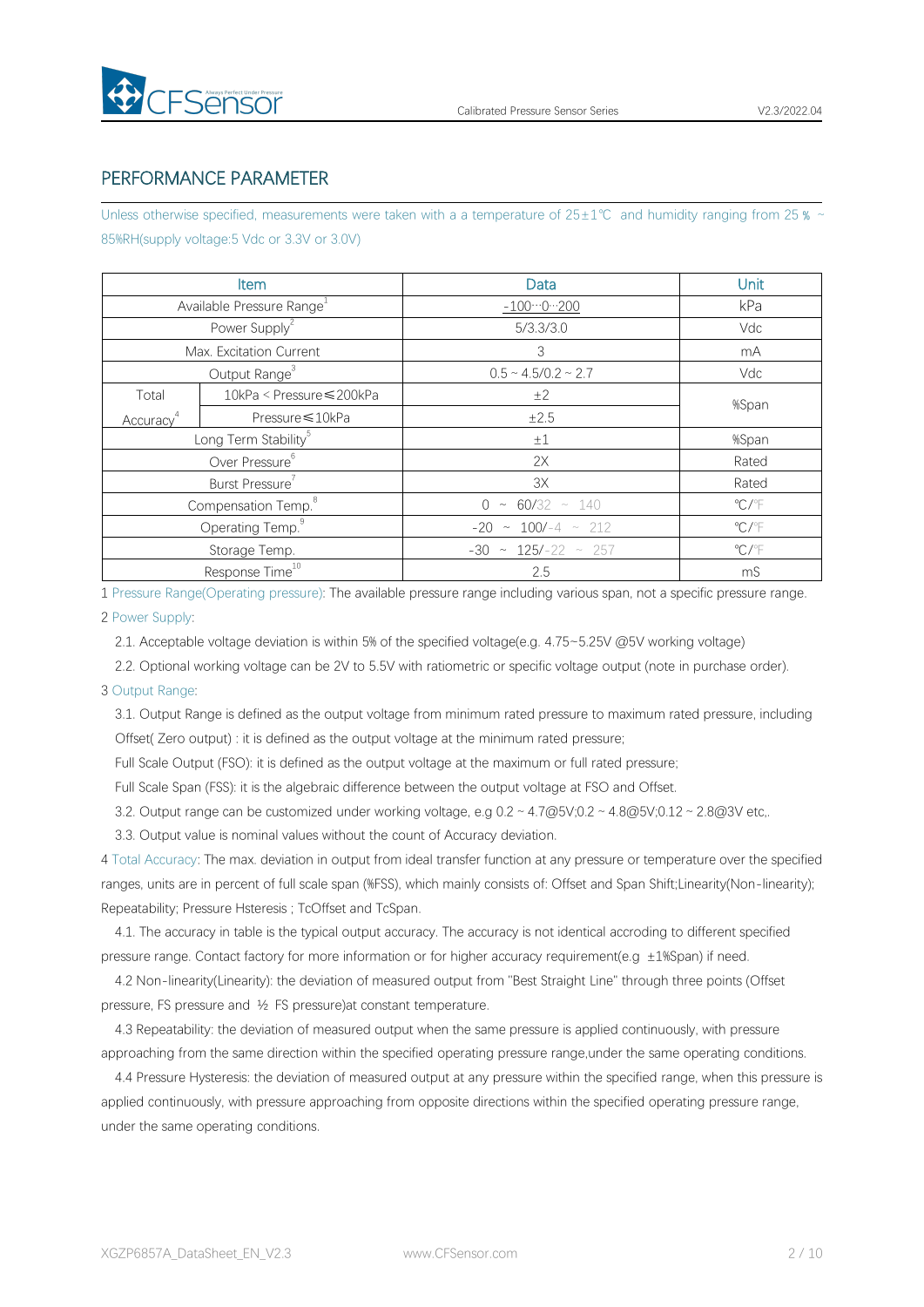

4.5 TcOffset (TCO:Temp. Coefficient of Offset): the deviation of measured output with minimum rated pressure applied, over the temperature range of 0° to 60°C, relative to 25°C.

4.6 TcSpan (TCS:Temp. Coefficient of Span): the deviation of measured output over the temperature range of 0° to 60°C, relative to 25°C.

5. Long Term Stability: the sensor's output deviation when subjected to 1000 hours pressure test.

6. Over Pressure (Proof pressure): the maximum pressure which may be applied without causing durable shifts of the electrical parameters of the sensing element and remain the specification once pressure is returned to the operating pressure range.

7. Burst Pressure: the maximum pressure which may be applied without causing damage to the sensing die or leaks; The sensor should not be expected to recover function after exposure to any pressure beyond the burst pressure.

8. Compensated Temperature: the temperature range over which the sensor have an output proportional to pressure within the specified performance limits.

9. Operating Temperature (or Ambient Temperature): the temperature range over which the sensor have an output proportional to pressure but may not remain within the specified performance limits.

10. Response Time: it is defined as the time for the incremental change in the output from 10% to 90% of full-scale pressure.

## ELECTRICAL CHARACTERISTICS(Interior ASIC)

| Parameter                         | Min. | Typ. | Max. | Unit       | <b>Notes</b> |
|-----------------------------------|------|------|------|------------|--------------|
| Power Supply                      |      |      | 5.5  | V          |              |
| Working Current                   |      | 100  |      | nA         |              |
| <b>Filter Capacitor</b>           |      | 100  |      | nF         |              |
| <b>PSRR</b>                       |      | 60   |      | dB         |              |
| Output Current Load               |      |      | 5    | mA         |              |
| Input Common Mode Rejection Ratio | 80   | 110  |      | dB         |              |
| Short-circuit Current Limit       | 15   | 20   | 25   | mA         |              |
| Upper limit Clamping Voltage      | 3/4  |      |      | <b>VDD</b> |              |
| Lower limit Clamping Voltage      |      |      | 1/4  | VDD        |              |

## BLOCK DIAGRAM

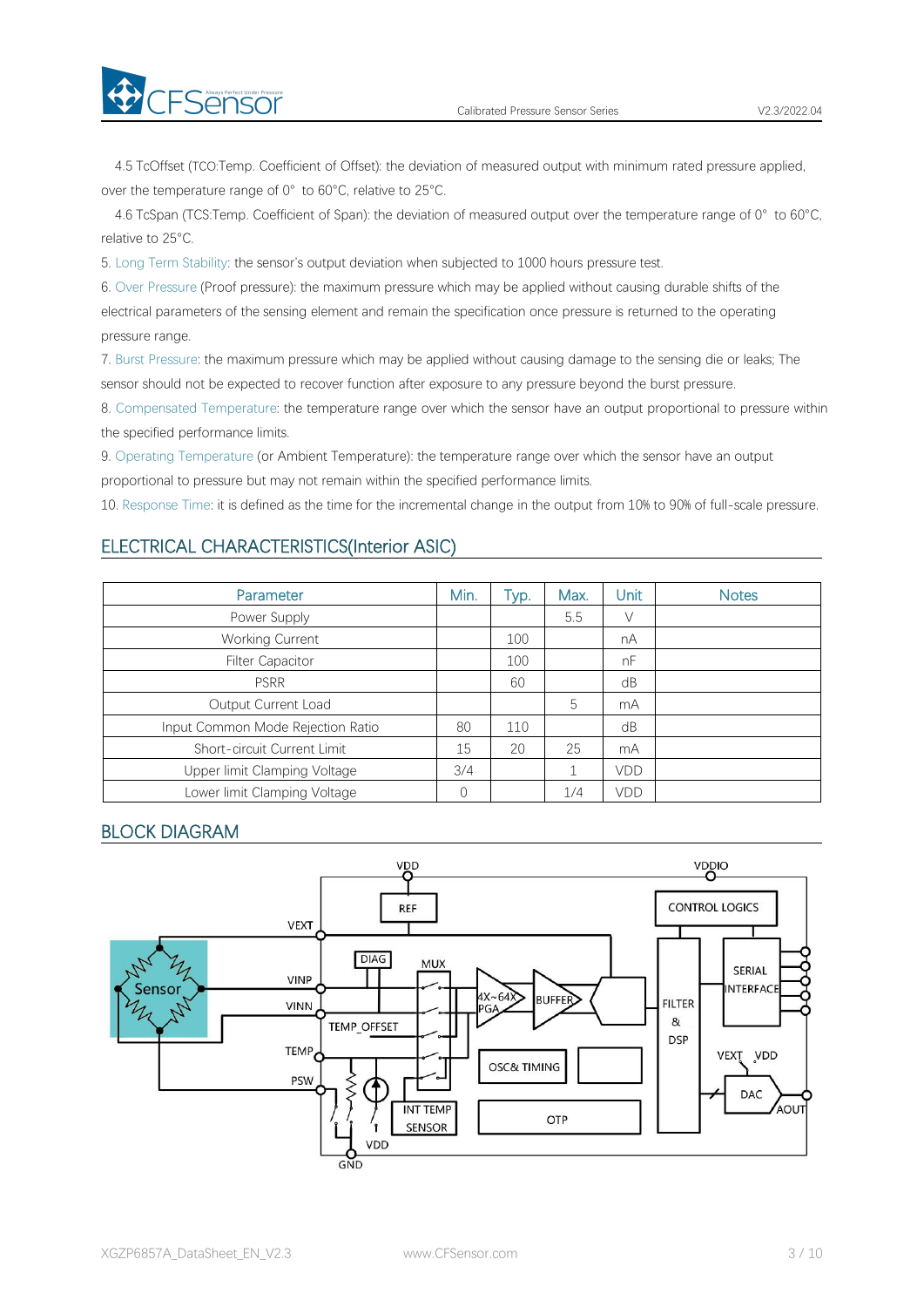

## DIMENSION (Unit:mm)







## ELECTRIC CONNECTION CIRCUIT DIAGRAM

|            |        |                                        |                  | -<br>∽                             |                  | VDD |
|------------|--------|----------------------------------------|------------------|------------------------------------|------------------|-----|
| 110<br>N/C | ◡<br>້ | $\sim$<br>$\checkmark$<br>$\checkmark$ | N1/C<br>$V \cup$ | $\overline{\phantom{a}}$<br>V<br>◡ | $\cap$ Nii.<br>◝ |     |

| <b>NAME</b> | <b>FUNCTION</b>                                | Amplified<br>Pressure |      |
|-------------|------------------------------------------------|-----------------------|------|
| N/C         | Do not connect to external circuitry or ground | Sensor                | GND  |
| VDD         | Voltage supply                                 |                       |      |
| out         | Output voltage                                 |                       |      |
| GND         | Ground                                         | Note: Diagra          | OLIT |



Note: Diagram state schematic connection only; Check Pin allocation in Dimension drawing.

## CROSS SECTION FOOTPRINT(REFERENCE)





#### Notes:

- 1.Implement ESD protection during whole soldering and assembly process.
- 2.Overload voltage(max.6.5Vdc) or current(max.5mA) may burn the ASIC and cause the sensor fail throughly.
- 3.More detalis about soldering and storage etc., refer to Overall notes.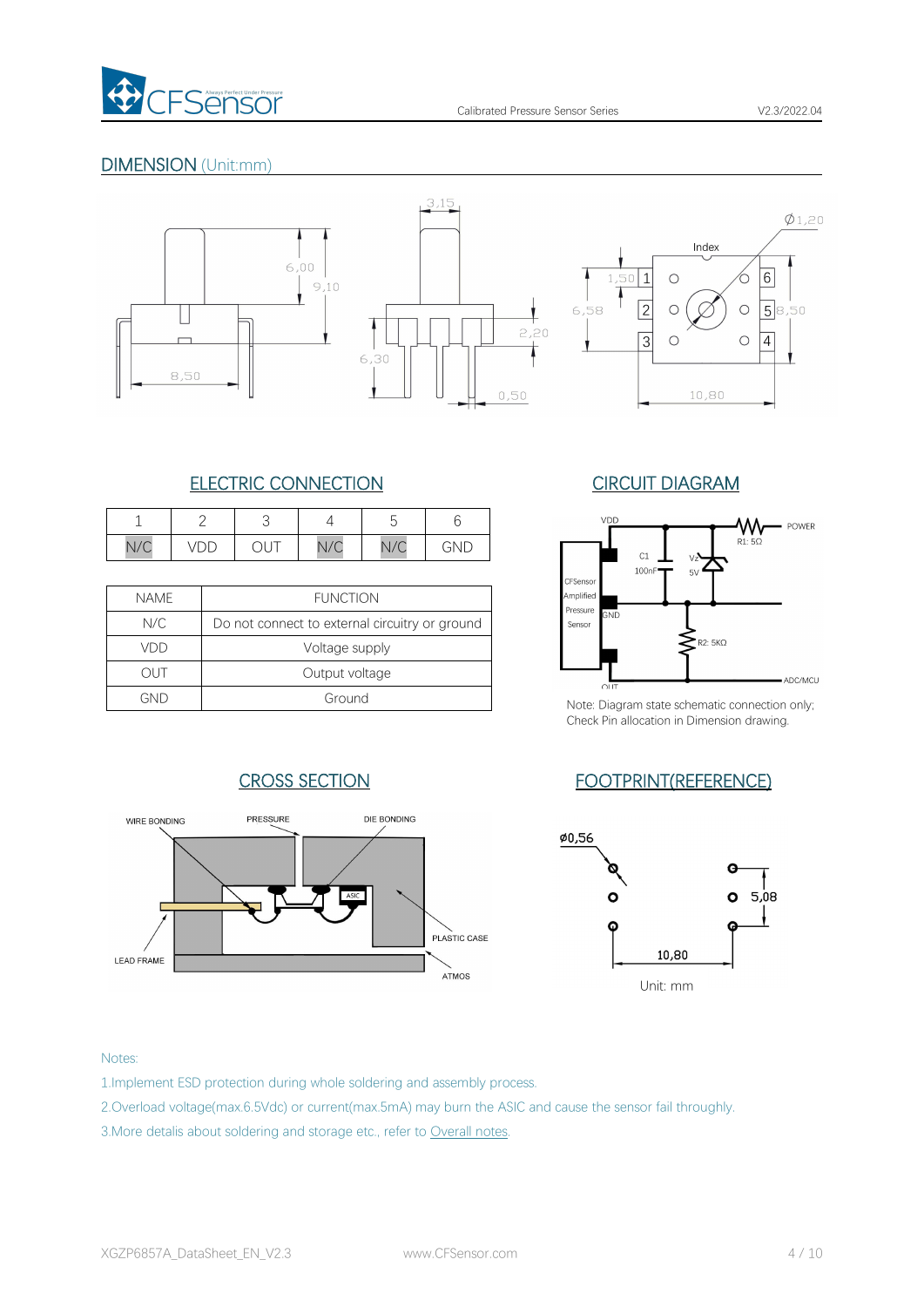

## ORDER GUIDE



Note: 1. Voltage 5Vdc as default value, add 33(or 30) behind model signify 3.3V(or 3.0V) power supply, e.g. : XGZP6857A040KPG33. 2. Custom requirement, please comment herewith Part number(e.g custom pressure range etc,.) or consult CFSensor

## <span id="page-4-0"></span>ROUTINE PRESSURE RANGE

Notes: 1. Unit conversion: 1000hPa=1000mbar≈750mmHg≈100kPa≈14.5PSI≈10mH<sub>2</sub>O≈1bar=0.1MPa;

|  |  |  | 2. Available for more custom pressure range e.g. $-7 \sim 7kPa$ , , 0-700kPa etc. |  |
|--|--|--|-----------------------------------------------------------------------------------|--|
|--|--|--|-----------------------------------------------------------------------------------|--|

| Pressure Range (kPa) | <b>Pressure Range</b> (by other units)                                | <b>Part Number</b> |
|----------------------|-----------------------------------------------------------------------|--------------------|
| $0 \sim 2.5$         | 0 ~ 25mbar / 0 ~ 250mmH <sub>2</sub> O                                | XGZP6857A025HPG    |
| $0 \sim 5$           | 0 ~ 50mbar / 0 ~ 500mmH <sub>2</sub> O                                | XGZP6857A005KPG    |
| $0 \sim 10$          | $0 \sim 100$ mbar / $0 \sim 75$ mmHg                                  | XGZP6857A010KPG    |
| $0 \sim 20$          | $0 \sim 200$ mbar / $0 \sim 150$ mmHg                                 | XGZP6857A020KPG    |
| $0 \sim 40$          | $0 \sim 400$ mbar / $0 \sim 300$ mmHg                                 | XGZP6857A040KPG    |
| $0 \sim 100$         | $0 \sim 1$ bar /0 ~ 14.5PSI                                           | XGZP6857A100KPG    |
| $0 \sim 200$         | $0 \sim 2$ bar / $0 \sim 29$ PSI                                      | XGZP6857A200KPG    |
| $-100 ~ \sim ~ 0$    | $-1 \sim$ 0bar / $-14.5 \sim$ 0PSI                                    | XGZP6857A100KPGN   |
| $-30 \sim 0$         | $-300 \sim$ 0mbar / $-4.35 \sim$ 0PSI                                 | XGZP6857A030KPGN   |
| $-20 \sim 0$         | $-200 \sim$ 0mbar / $-2.9 \sim$ 0PSI                                  | XGZP6857A020KPGN   |
| $-1$ $\sim$ 1        | $-10 \sim 10$ mbar / $-100 \sim 100$ mmH <sub>2</sub> O               | XGZP6857A001KPGPN  |
| $-2.5$ ~ 2.5         | $-25 \sim 25$ mbar / $-250 \sim 250$ mmH <sub>2</sub> O               | XGZP6857A025HPGPN  |
| $-5 \sim 5$          | $-50 \sim 50$ mbar / $-500 \sim 500$ mmH <sub>2</sub> O               | XGZP6857A005KPGPN  |
| $-40 \sim 40$        | $-400 \sim 400$ mbar / $-300 \sim 300$ mmHg                           | XGZP6857A040KPGPN  |
| $-100 \sim 100$      | $-1 \sim 1$ bar / $-14.5 \sim 14.5$ PSI                               | XGZP6857A100KPGPN  |
| $-100 \sim 200$      | $-1 \sim 2$ bar / $-14.5 \sim 29$ PSI                                 | XGZP6857A200KPGPN  |
|                      | Other higher pressure range or custom pressure span, consult CFSensor |                    |
|                      |                                                                       |                    |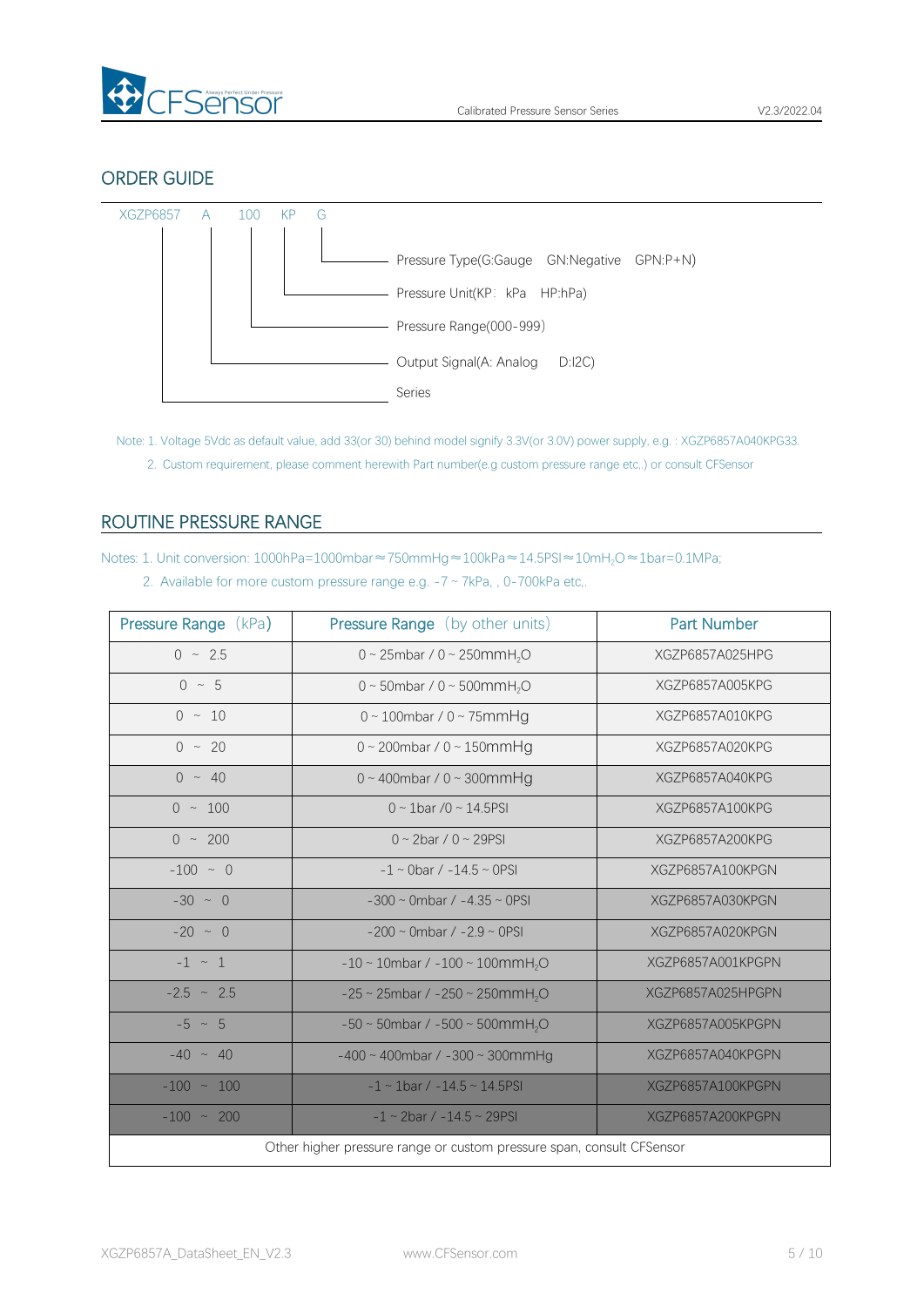

## XGZP6857A OUTPUT CURCE

Note: Output can be calibrated to reverse line with pressure, e.g.-100  $\sim$  0kPa correspond with 4.5  $\sim$  0.5V;

#### Negative Pressure

| <b>Ou</b>                       | 010KPGN | 020KPGN        | 100KPGN | Model     |
|---------------------------------|---------|----------------|---------|-----------|
| Output voltage<br>at full scale |         | Pressure (kPa) |         | Output(V) |
| 4.5V                            | $-10$   | $-20$          | $-100$  | 0.5       |
|                                 | $-7.5$  | $-15$          | $-75$   | 1.5       |
| Offset voltage                  | $-5$    | $-10$          | $-50$   | 2.5       |
| 0.5V<br>$\ldots$                | $-2.5$  | $-5$           | $-25$   | 3.5       |
|                                 |         |                |         | 4.5       |



## Pressure value VS Output value Curve(Output VS Pressure ) Pressure Conversion Formula

3.3V Power Supply: Pressure=(output-2.7)/K 100the 100the 100KPGN 010KPGN 010KPGN 010KPGN 010KPGN 010KPGN 010KPGN 010KPGN 010KPGN 010KPGN 010KPGN 010KPGN 0

|               | K value VS Rated Pressure range |       |
|---------------|---------------------------------|-------|
| Range (kPa)   | 3.3(V)                          | 5 (V) |
| $-10 \sim 0$  | 025                             | 0.4   |
| $-20 \sim 0$  | 0.125                           | 0.2   |
| $-40 \sim 0$  | 0.0625                          | 0.1   |
| $-100 \sim 0$ | 0.025                           | 0.04  |

#### Negative Pressure to Positive Pressure

## Pressure value VS Output value Curve(Output VS Pressure ) Pressure Conversion Formula

| 1 Output vo     |                                 | 100KPGPN | 040KPGPN       | 005KPGPN | Model     |
|-----------------|---------------------------------|----------|----------------|----------|-----------|
|                 | Output voltage<br>at full scale |          | Pressure (kPa) |          | Output(V) |
|                 | 4.5V                            | $-100$   | $-40$          | -5       | 0.5       |
|                 |                                 | $-50$    | $-20$          | $-2.5$   | 1.5       |
|                 | Offset voltage                  | $-()$    |                |          | 2.5       |
|                 | 0.5V                            | 50       | 20             | 2.5      | 3.5       |
| Rated pr<br>(N) |                                 | 100      | 40             | 5        | 4.5       |



3.3V Power Supply: Pressure=(output-1.45)/K 5V Power Supply: Pressure=(output-2.5)/K

|                 | K value VS Rated Pressure range |          |
|-----------------|---------------------------------|----------|
| Range (kPa)     | $3.3$ (V)                       | (V)<br>5 |
| $-10 \sim 10$   | 0.125                           | 0.2      |
| $-40 \sim 40$   | 0.03125                         | 0.05     |
| $-100 \sim 100$ | 0.0125                          | 0.02     |

NOTE: -100KPA AS MAX NEGATIVE

### Positive Pressure

|            |              |                |                                 | 1 Output voltage (V)     |             |
|------------|--------------|----------------|---------------------------------|--------------------------|-------------|
| Model      | 001KPG       | 025HPG         | Output voltage<br>at full scale |                          |             |
| Output (V) | Pressure     | (kPa)          | 4.5V                            |                          |             |
| 0.5        | 0            | $\overline{0}$ |                                 |                          |             |
| 1.5        | 0.25         | 0.625          | Offset voltage                  |                          |             |
| 2.5        | 0.5          | 1.25           | 0.5V                            |                          |             |
| 3.5        | 0.75         | 1.875          |                                 | 0 <sub>kPa</sub>         | Rated       |
| 4.5        | $\mathbf{1}$ | 2.5            |                                 | Atomospheric<br>pressure |             |
| Model      | 005KPG       | 010KPG         | 020KPG                          | 040KPG                   | 060K        |
| Output     |              |                | Pressure                        | (kPa)                    |             |
| 0.5        | $\Omega$     | $\Omega$       | $\Omega$                        | $\mathbf 0$              | $\mathbf 0$ |
| 1.5        | 1.25         | 2.5            | 5                               | 10                       | 25          |
| 2.5        | 2.5          | 5              | 10                              | 20                       | 50          |
| 3.5        | 3.75         | 7.5            | 15                              | 30                       | 75          |
| 3.5        | 5            | 10             | 20                              | 40                       | 100         |



### Pressure value VS Output value Curve(Output VS Pressure ) Pressure Conversion Formula

3.3V Power Supply: Pressure=(output-0.2)/K 5V Power Supply: Pressure=(output-0.5)/K

|              | K value VS Rated Pressure range |      |
|--------------|---------------------------------|------|
| Range (kPa)  | $3.3$ (V)                       | 5(V) |
| $\mathbf{1}$ | 2.5                             | 4.0  |
| 2.5          | 1                               | 1.6  |
| 5            | 0.5                             | 0.8  |
| 10           | 0.25                            | 0.4  |
| 20           | 0.125                           | 0.2  |
| 40           | 0.0625                          | 0.1  |
| 100          | 0.025                           | 0.04 |
| 200          | 0.0125                          | 0.02 |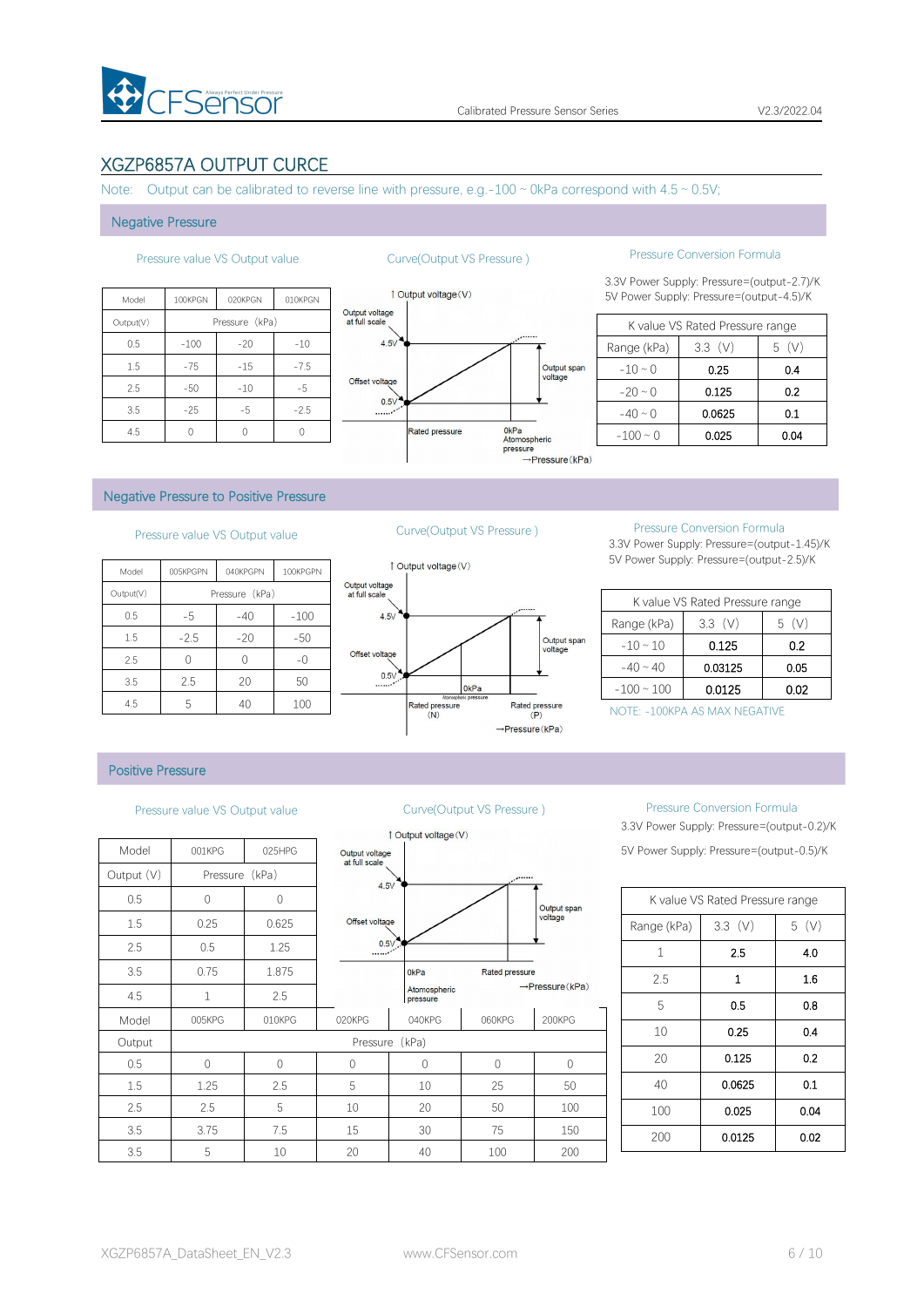

## PACKING INFORMATION

Plastic Tube(unit:mm)

Standard Quantity/Tube: 58 pcs



(520mm x 14mm x 16.2mm, 58PCS)



(CARTON:530mm x 145mm x 53mm,1740PCS)

Note: The packing sizel may be not quite same with above for other different quantity.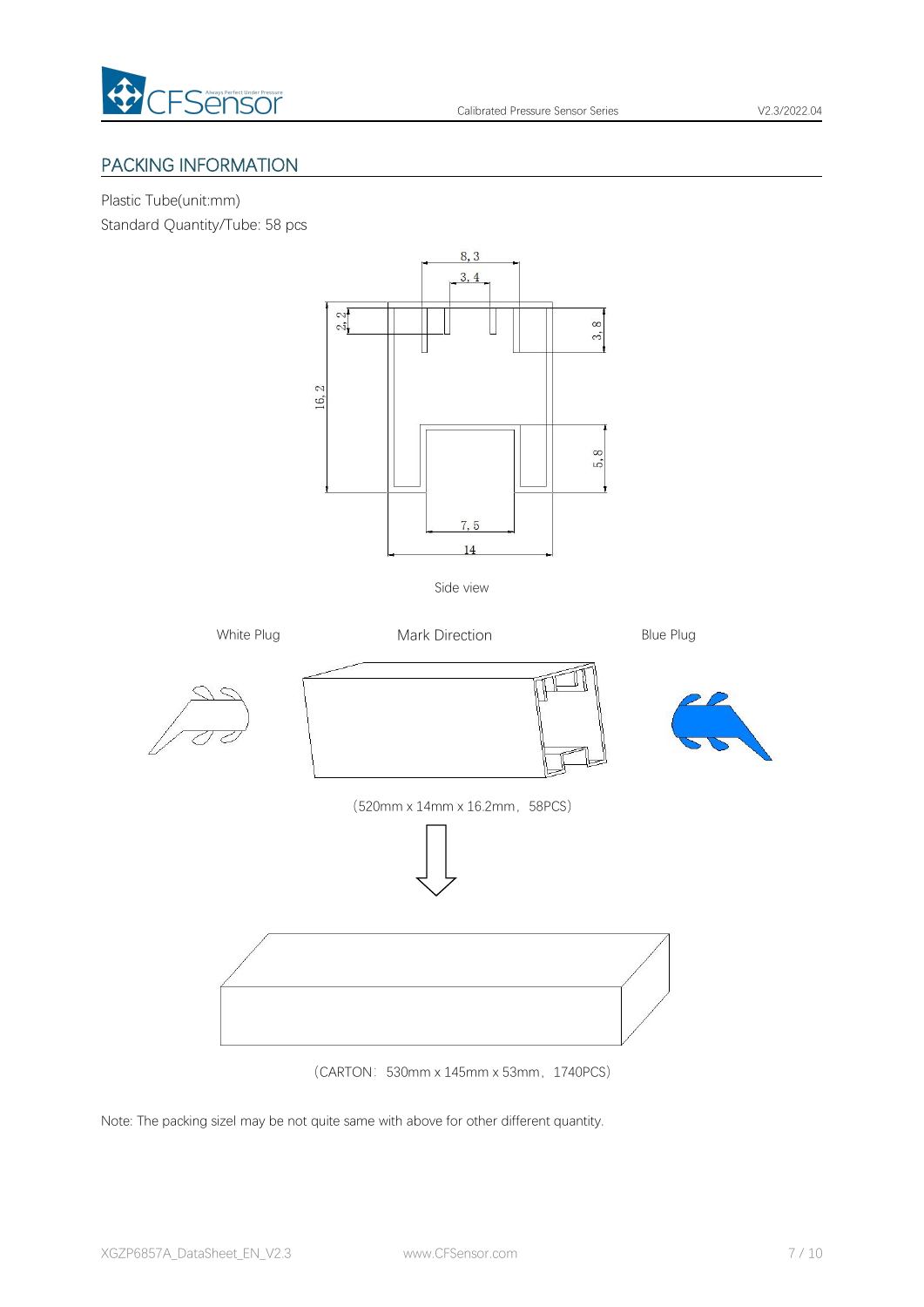

## OVERALL NOTES

Unless otherwise specified, following notes are general attention or presentation for all products from CFSensor.

### **Mounting**

The following steps is for transmitting the air pressure to sensor after sensor soldering on PCB.

▼ For some sensors that come with inlet tube, select the flexiable pipe to suit the pressure inlet that is firm enough to prevent the pressure leaks.

- ▼ Atmosphere hole (for Gauge type sensors) and Inlet pipe/hole can't be blocked with gel or glue etc,..
- ▼ Avoiding excessive external force operation

### **Soldering**

Due to its small size, the thermal capacity of the pressure sensor is low. Therefore, take steps to minimize the effects of external heat. Damage and changes to characteristics may occur due to heat deformation. Use a non-corrosive resin type of flux. Since the pressure sensor is exposed to the atmosphere, do not allow flux to enter inside.

▼ Manual soldering

☉Raise the temperature of the soldering tip between 260 and 300°C/500 and 572°F (30 W) and solder within 5 seconds. ☉The sensor output may vary if the load is applied on the terminal during soldering.

☉Keep the soldering tip clean.

▼DIP soldering (DIP Terminal)

☉Keep the temperature of the DIP solder tank below 260°C/500 and solder within 5 seconds.

☉To avoid heat deformation, do not perform DIP soldering when mounting on the PCB which has a small thermal capacity.

▼Reflow soldering (SMD Terminal)

☉The recommended reflow temperature profile conditions are given below.



☉Self alignment may not always work as expected, therefore, please carefully note the position of the terminals and pattern.

☉The temperature of the profile is assumed to be a value measured with the printed circuit board of the terminal neighborhood.

☉Please evaluate solderbility under the actual mounting conditions since welding and deformation of the pressure inlet port may occur due to heat stress depending on equipments or conditions.

▼ Rework soldering

☉Complete rework at a time.

☉Use a flattened soldering tip when performing rework on the solder bridge. Do not add the flux.

☉Keep the soldering tip below the temperature described in the specifications.

- ▼ Avoid drop and rough handling as excessive force may deform the terminal and damage soldering characteristics.
- 
- ▼ Keep the circuit board warpage within 0.05 mm of the full width of the sensor.<br>▼ After soldering, do not apply stress on the soldered part when cutting or bending the circuit board.

▼ Prevent human hands or metal pieces from contacting with the sensor terminal. Such contact may cause anomalous outlets as the terminal is exposed to the atmosphere.

After soldering, prevent chemical agents from adhering to the sensor when applying coating to avoid insulation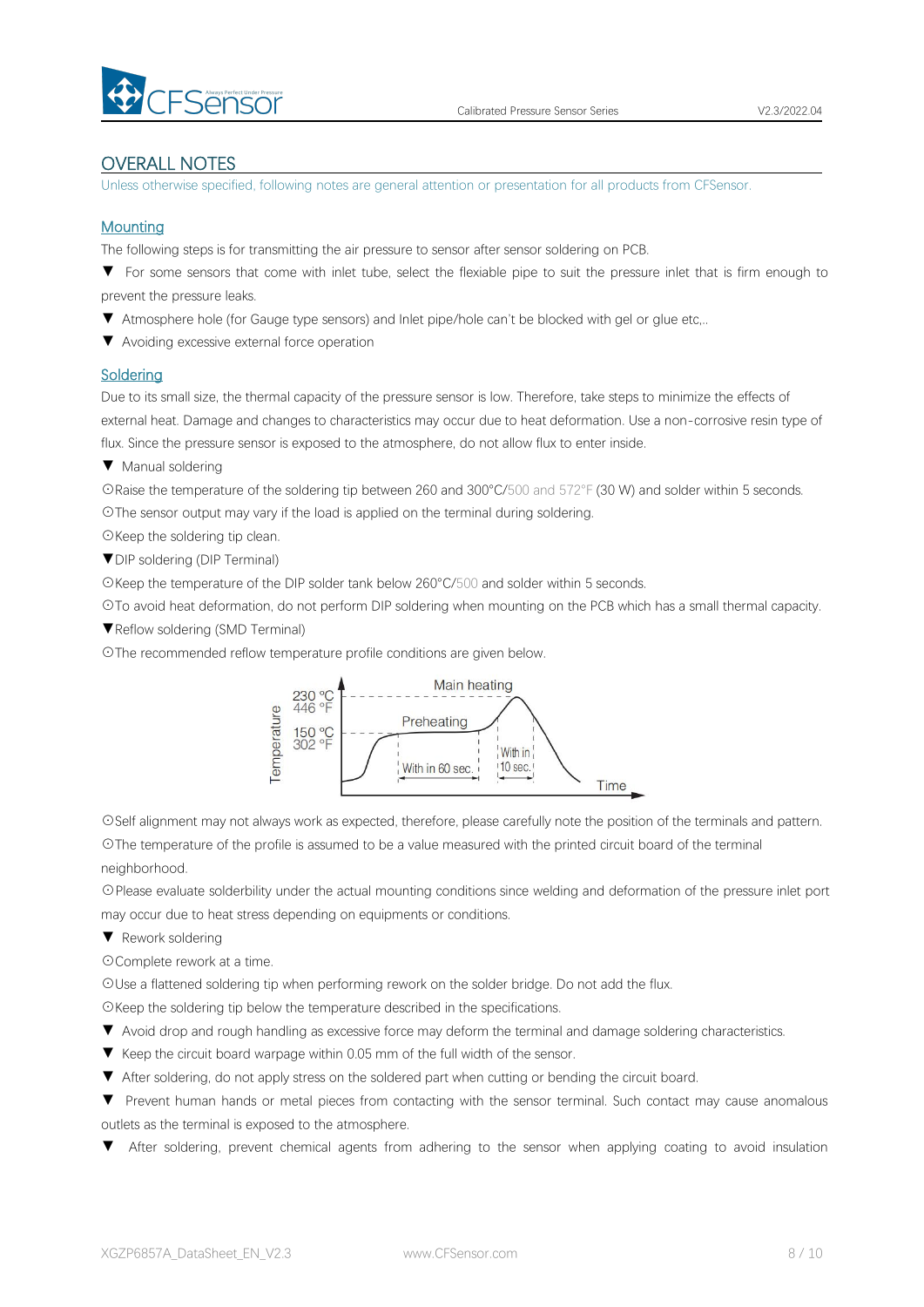

deterioration of the circuit board.

#### **Connecting**

▼ Correctly wire as in the connection diagram. Reverse connection may damage the productand degrade the performance.

▼ Do not use idle terminals(N/C) to prevent damages to the sensor.

#### Cleaning

▼ Since the pressure sensor is exposed to the atmosphere, do not allow cleaning fluid to enter inside from atmosphere hole (for Gauge type sensors) and inlet pipe.

▼ Avoid ultrasonic cleaning since this may cause breaks or disconnections in the wiring.

### Environment

▼Please avoid using or storing the pressure sensor in a place exposed to corrosive gases (such as the gases given off by organic solvents, sulfurous acid gas, hydrogen sulfides, etc.) which will adversely affect the performance of the pressure sensor chip.

▼Since this pressure sensor itself does not have a water-proof construction(even available media can be liquid), please do not use the sensor in alocation where it may be sprayed with water, etc.

▼Avoid using the pressure sensors in an environment where condensation may form. Furthermore, its output may fluctuate if any moisture adhering to it freezes.

▼The pressure sensor is constructed in such a way that its output will fluctuate when it is exposed to light. Especially when pressure is to be applied by means of a transparent tube, take steps to prevent the pressure sensor chip from being exposed to light.

▼Avoid using pressure sensor where it will be susceptible to ultrasonic or other high-frequency vibration.

▼ Please keep the sensors sealed using static shielding bags on storage. The PINs of sensor(if have) may be black by oxidation under atmosphere environment if the materials include the oxidizable material, althought it wouldn't affect the sensor performance.

#### More Precautions

▼That using the wrong pressure range or mounting method mayresult in accidents.

▼The only direct pressure medium you can use is non-corrosive gas or air as illuminated above(Note: some sensors are compatible with liquid media). The use of other media, in particular, corrosive gases and liquid (organic solvent based, sulfurous acid based, and hydrogen sulfide based, etc.) or contains foreign substances will cause malfunction and damage.<br>Please do not use them and check with CFSensor.

▼The pressure sensor is positioned inside the pressure inlet. Never poke wires orother foreign matter through the pressure inlet since they may damage the sensor or block the inlet. Avoid use when the atmospheric pressure inlet(only for Gauge type pressure sensor) is blocked.

▼ Use an operating pressure which is within the rated pressure range. Using a pressure beyond this range may cause damage.

▼Since static charge can damage the pressure sensor, bear in mind the following handling precautions.

☉When storing the pressure sensor, use a conductive material to short the pins or wrap the entire sensor in aluminum foil. Common plastic containers should not be used to store or transport the sensor since they readily become charged.

⊙ When using the pressure sensor, all the charged articles on the bench surface and the work personnel should be grounded so that any ambient static will be safely discharged.

▼Based on the pressure involved, give due consideration to the securing of the pressure sensor.